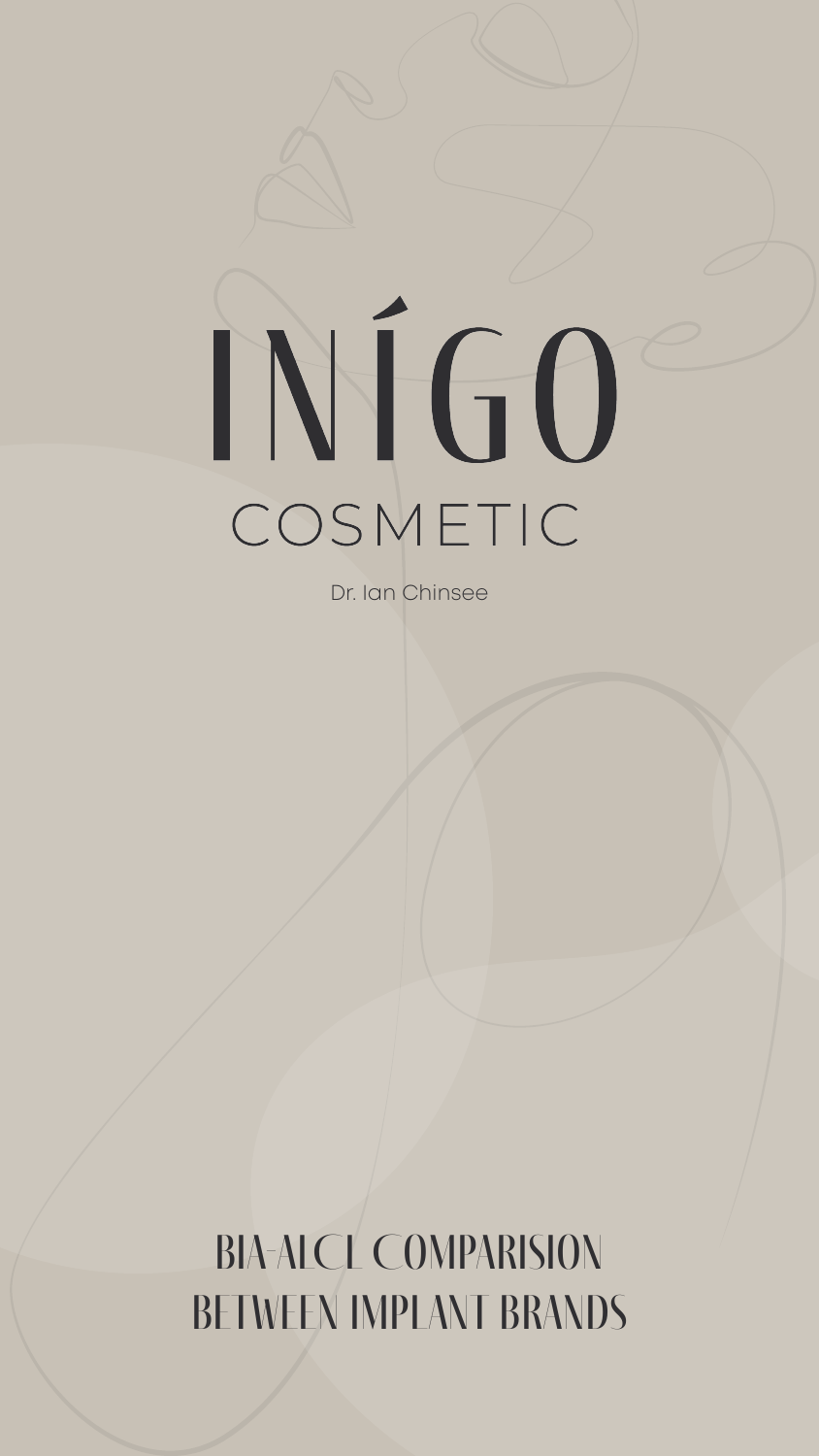| COMPARING DIFFERENT<br>IMPLANT BRANDS |                                                                                |                                                                                                                                                                                                                                      |                                                                                                                                                                                           |
|---------------------------------------|--------------------------------------------------------------------------------|--------------------------------------------------------------------------------------------------------------------------------------------------------------------------------------------------------------------------------------|-------------------------------------------------------------------------------------------------------------------------------------------------------------------------------------------|
|                                       | <b>TEXTURE</b>                                                                 | <b>SILICONE CONSISTENCY</b>                                                                                                                                                                                                          | <b>BIA-ALCL RISK</b>                                                                                                                                                                      |
| <b>MENTOR</b>                         | Smooth                                                                         | Cohesive I – The standard<br>cohesive level gel used in<br>Mentor's implants.<br>This is Mentor's softest<br>gel – round, will hold its<br>shape.                                                                                    | None: According to<br>Mentor<br>10 years of published<br>data                                                                                                                             |
|                                       | Textured:<br>Microtextured                                                     | Cohesive I<br><b>OR</b><br>Cohesive $II - A$ slightly<br>firmer gel, for a firmer<br>feeling implant - round,<br>will hold its shape.<br>MemoryGel Xtra -<br>Mentor's firmest implant,<br>with increased projection<br>and fullness. | 1 in 86,029: according to<br>Mentor<br>10 years of published<br>data                                                                                                                      |
| <b>Motiva</b>                         | Smooth                                                                         | "ProgressiveGel PLUS: A<br>balanced gel elasticity<br>and firmness" - round, will<br>hold its shape                                                                                                                                  | None: according to<br>Motiva<br>3 years of published<br>data                                                                                                                              |
|                                       | Textured:<br>Nanotextured (acts like a<br>smooth surface implant)              | ProgressiveGel PLUS<br><b>OR</b><br>"ProgressiveGel Ultima:<br>An elastic and softer<br>gel" – will act more like a<br>teardrop implant as the<br>gel is softer                                                                      | None: according to<br>Motiva<br>3 years of published<br>data                                                                                                                              |
| Polytech                              | Textured:<br>Microtextured<br><b>OR</b><br>Macrotextured<br>OR<br>Nanotextured | Firm cohesive silicone gel<br>- round will hold its shape                                                                                                                                                                            | None: according to<br>Polytech. Polytech<br>estimate that the risk is 3<br>in 1,100,000<br>10 years of published<br>data<br>Nanotextured only<br>has approx <3 years of<br>published data |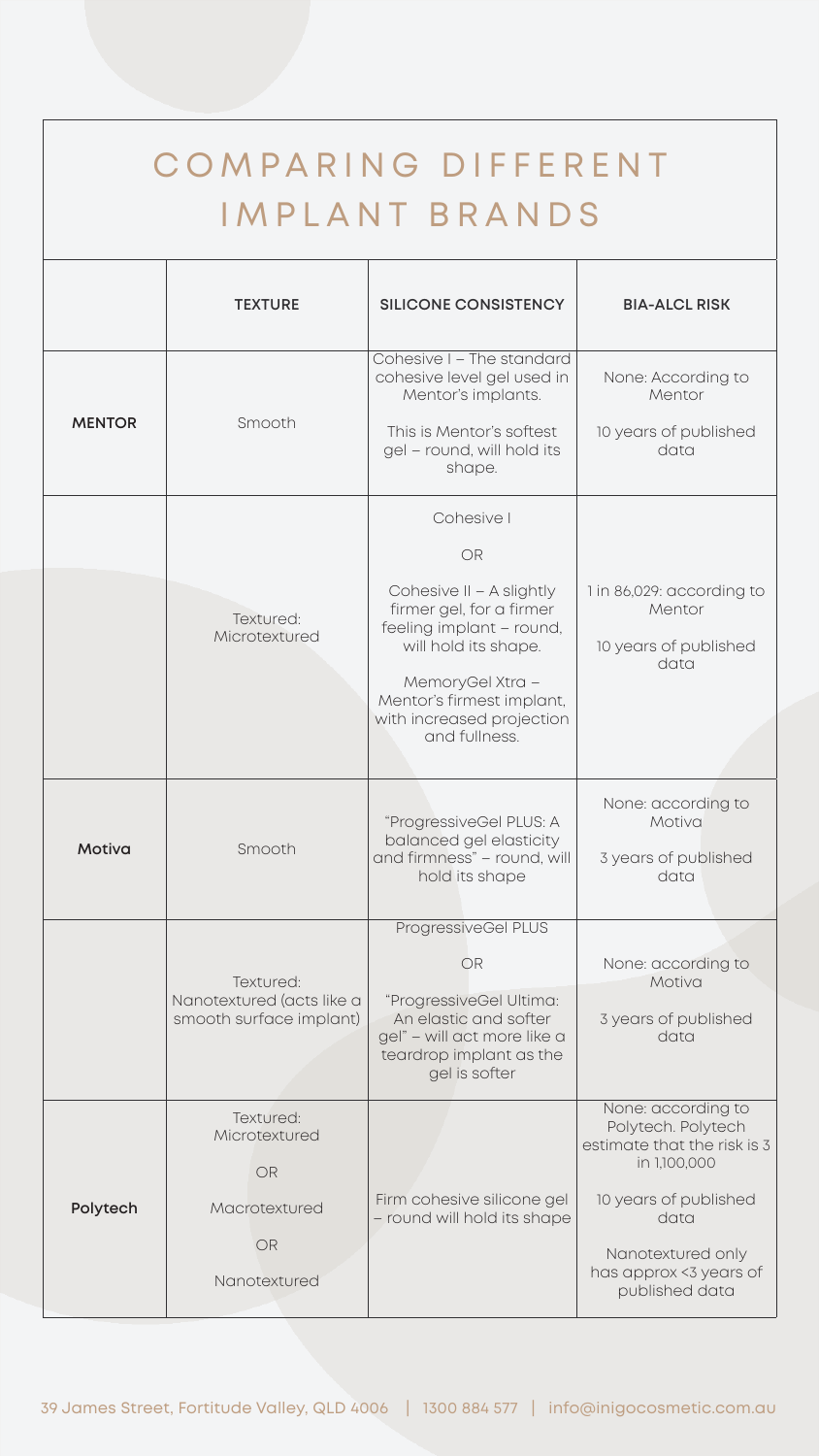# N O T E S F R O M J O U R N A L ARTICLES

- According to FDA: there are approximately 660 recorded cases of BIA-ALCL. There is a seemingly higher occurrence in textured implants.
- Normal breast cancer (with or without implants) occurs in 1 in 8 women.
- From a strictly scientific view there is no link between surface texture and BIA-ALCL as there is no clear clinical evidence.
- For approximately 30% of the recorded cases there is no information on the type of implant used.
- FDA have reported 30 cases of BIA-ALCL in SMOOTH implants (however the FDA state there is no adequate history).



*Image from the FDA*

• Since the early 1990s until today, the ratio of textured vs smooth implants used is:

 Textured 85% - 90% Smooth: 10% - 15%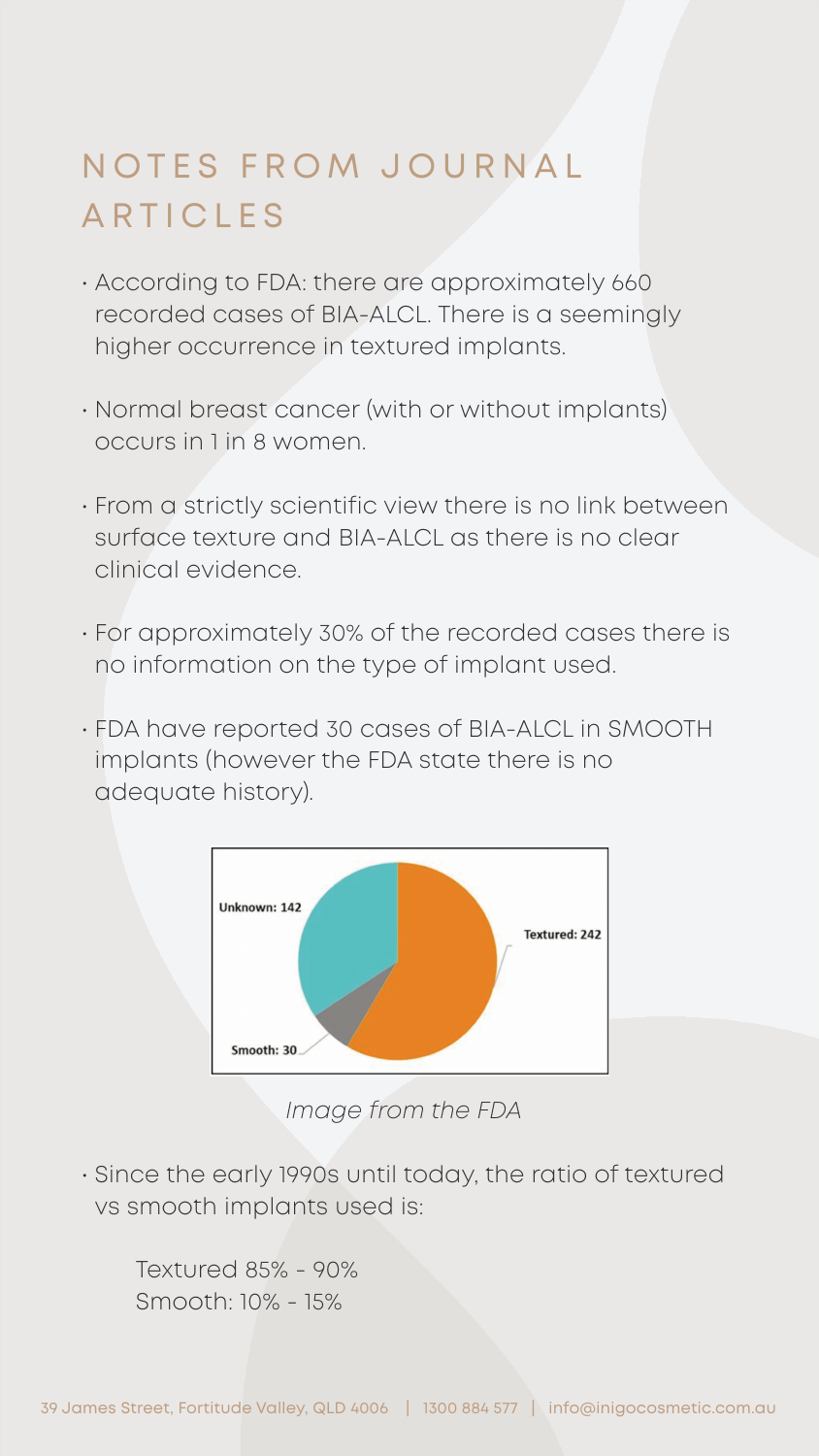- Therefore, the fact that there are more BIA-ALCL cases with textured than with smooth implants is normal, because approximately 85% more textured implants are sold worldwide than smooth implants.
- The overall data on BIA-ALCL to date, is based on the reported cases and not on prospective, controlled trials, as required by evidence-based medicine.

# B | A - A L C L P U T I N T O STATISTICS

- Risk of breast implant rupture through 10-years is 8.7%  $(1 in 11.5).^{25}$
- Risk of capsular contracture through 10-years is 13.5%  $(1 in 7.4).^{25}$
- Risk of reoperation through 10-years is 31.6% (1 in 3).25
- Average woman's risk of developing breast cancer in her lifetime is 12.5% (1 in 8).<sup>57</sup>
- Risk of developing recurrent breast cancer after mastectomy is 5% to 8% (1 in 12.5-20).<sup>58</sup>

The highest priority in breast surgery is always the safety and well-being of patients. With recent

concerns about BIA-ALCL, it is important to recognize how rare it is. Through 2015, there were 173 confirmed cases of BIA-ALCL.56 That same year, 364,000 women underwent breast augmentation and reconstruction with implants. For comparison, here are other incidence rates: